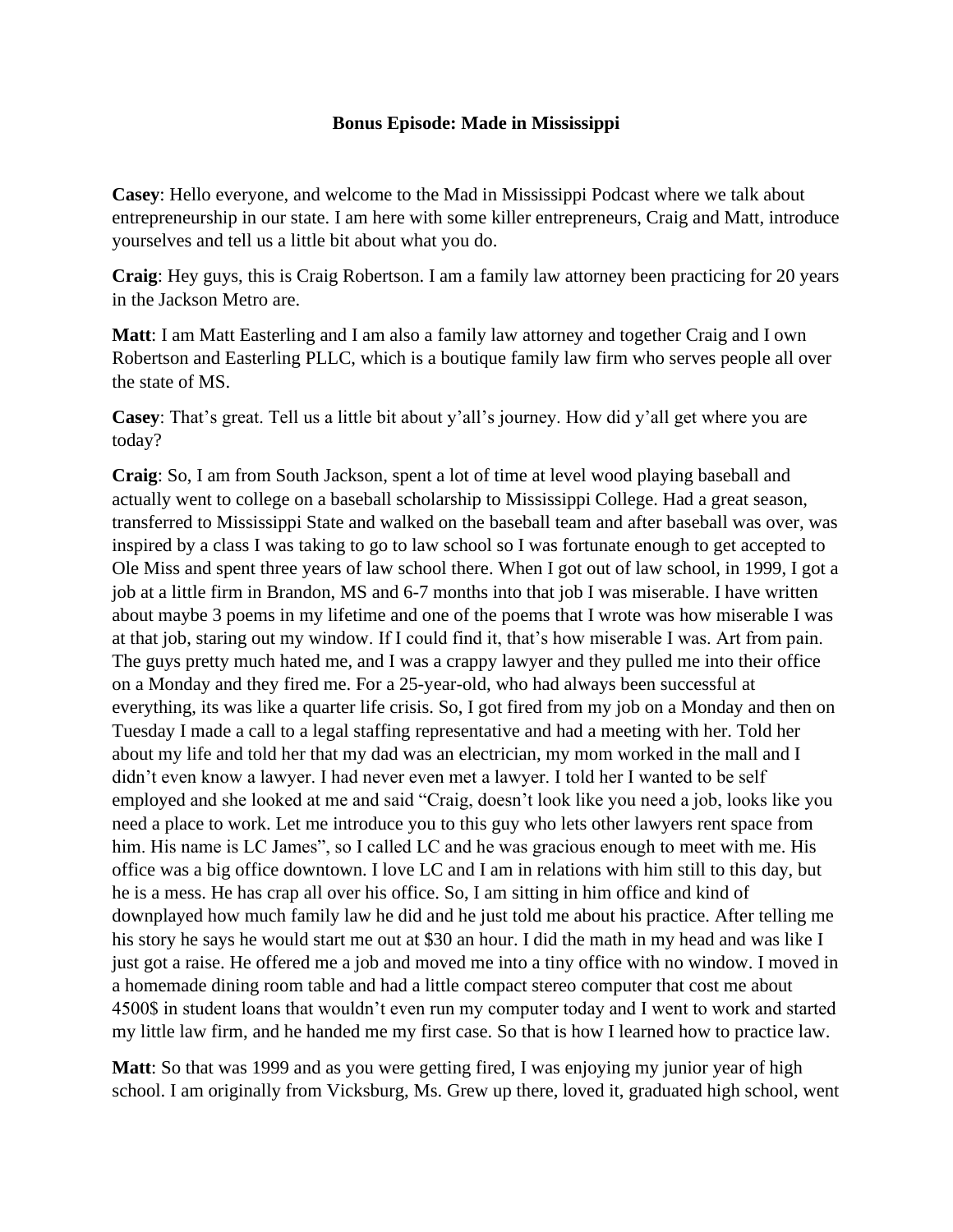to the University of Alabama and had a lot of fun there. More fun than I probably should have, studied business finance. Once I got out of college I went to work for a wealth management firm and enjoyed that type of work but the place I was, focused mainly on clients with a net worth of maybe 5-20 million dollars and as a 20 year old idiot, I knew they were never going to let me manage their money. So, I thought maybe I will just go to law school and I will sound way more attractive when I get out. Hated law school, I went to Ole Miss, I didn't like the classes, I just couldn't stand it. I really wanted to just quit. I couldn't image myself doing this. My father who was a physician here in MS and he said, "practicing Medicine is nothing like medical school". He encouraged me to try and do a clerkship one summer, but I knew I was not going to practice law. I hated it, but I decided to appease him, and I was lucky enough to do a clerkship the summer of my second year of law school and that is when I met Craig. When I was offered the internship, they asked me if I had any particular part of law I was interested in and in my head, I was thinking, "I don't want to do any of it". I thought about the one class that I had taken in two years of law school that I actually didn't hate and that was family law. I told them I might be interested in that and that is how I met Craig.

**Craig**: So fast forward, to when I had met LC, he gave me the ability to foster and develop my own practice while working on his files. I really served as a contract attorney for his firm and he would give me cases to work and I would work those pretty independently mostly. He gave me the ability to go out and get the work.

**Casey**: So, kind of gave you those entrepreneur moments?

**Craig**: Absolutely. He was paying me 30\$ and hour but I could charge 100\$ an hour if I found the case on my own. SO, I was very motivated to foster and develop my own practice. Back in the early days I had my own web presence before other lawyers did and from a marketing standpoint, if it was available, I would try it. I started a blog. I would do writing contest at Ole Miss. Turned those into video blogs and do video contests at Ole Miss. I took a risk and there was a really high Attorney in Meridian who was running for Chancery Court Bench and most of the work we do is in Chancery court in MS. So, I told him that if you win Chancery Court Bench I want to figure out a way to take over your practice and he won the election and I took over his practice so I was doing the work for LC, I was growing my own business, and then I opened an office over in Meridian MS. This was before dropbox and a lot of easy communication tools so in order to get everything done, I had to hire people to work for me. First it was an assistant, then a paralegal, then associate, and another associate, so being a small business owner and the administrative component of it became a little bit overwhelming. So, a guy that I had played baseball with had joined a small firm out of a regional firm. They had an office in Little Rock, Oxford, Jackson, and I was operating out of Ridgeland, MS and also had an office in Meridian and they did not have a family law attorney there in the firm. Several people told me not to do it, but a few people told me it was a good idea. My numbers from a revenue standpoint were, I don't want to say artificially inflated, but I had purchased this office over in Meridian and so I had gone from basically double the gross revenue of my operation in a really short period of time, so I became the youngest equity partner in this small regional firm. When I got in those environments, I found that it was not super conducive intimate private nature of family law. It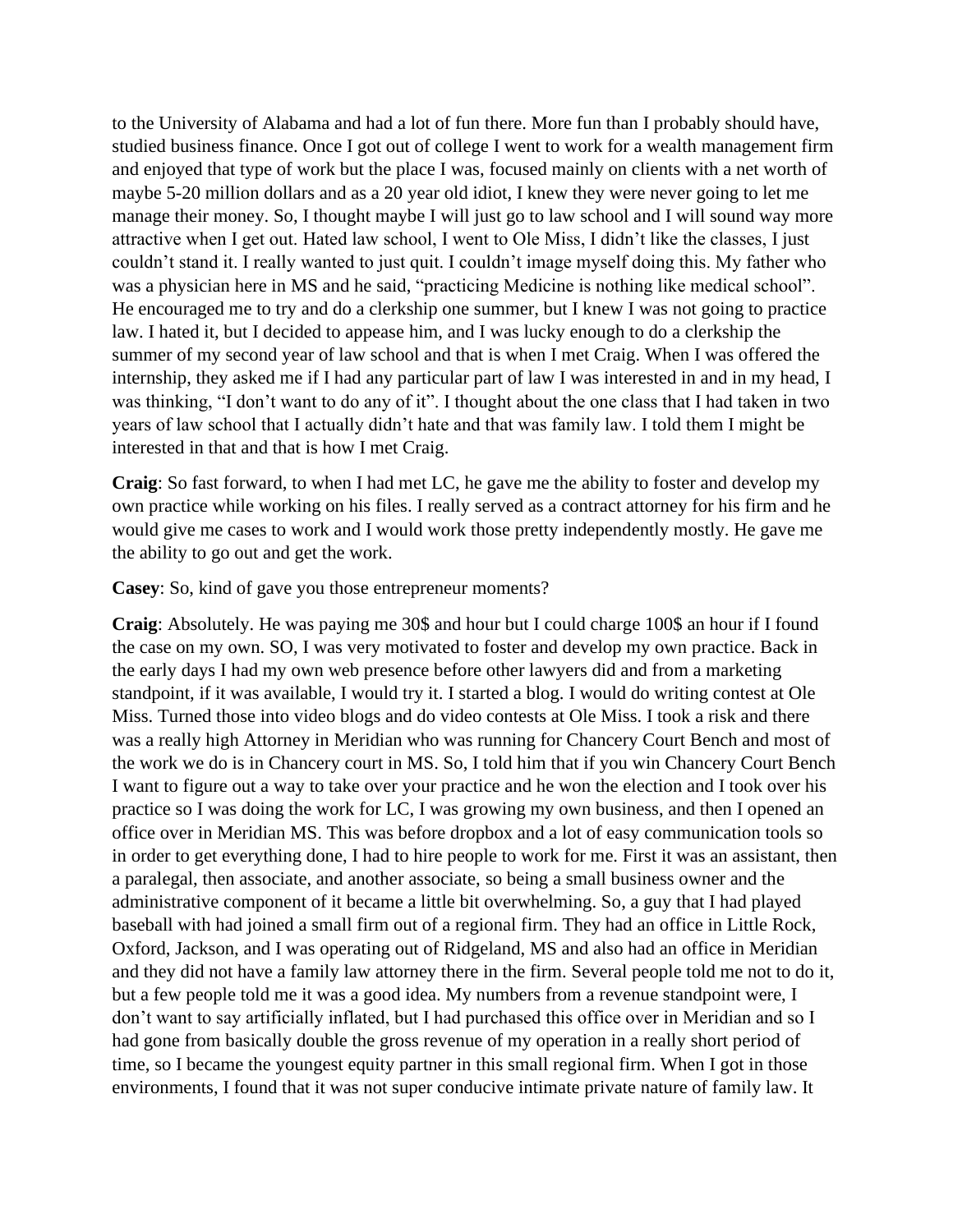was downtown, to get to our office you had to park I a parking garage and even a simple conflict check would cross the desk of 25 to 30 people. I started getting conflicted out of several cases but I did meet my now law partner, Matt Easterling, in that environment. The first time we spent together were maybe playing golf and one of the things I remember about Matt was, he was a terrible law student as he has already told you, and his entrepreneurial spirit. He told me about some business ideas him and his buddies have had and I appreciated his vision and so when my associate from New Orleans decided to move back with her husband, I offered the position to Matt and was like "hey dude send me your grades" and there was this silence on the phone. I was like that's not a problem is it and he was like well... just want you to know that they are probably not great, and I was like I wasn't that great either in law school. So I went to bat for Matt and convinced the other lawyers that he was the guy and we went to work together.

## **Casey**: When was that?

**Matt**: That was 2008. Unlike what Craig mentioned earlier, the climate was completely different. The world economy was tanking at the time and Mississippi and lawyers. Before as long as you could graduate, you'd have a job well it was not like that when I was in school. I don't know how many of my classmates had a job lined up leaving their third year of school. It wasn't a lot. I know almost all of the ones that didn't have one lined up, certainly deserved to have one before I did but I was fortunate enough to have this opportunity and so I made it through the end of law school, went and joined Craig in Jackson. There were two stipulations to me getting the job, number 1, I had to come to work immediately after graduation. I didn't get to have a summer to study for the bar and number 2, it was contingent on me passing. If I didn't pass, the job didn't exist anymore. So basically, I want you to come work for me, but I am not going to let you study and I am not going to let you work here if you don't pass and so

**Craig**: That doesn't sound unreasonable.

**Matt**: Well, I guess you wanted to see how I would work under pressure and somehow, not sure how, I made that work and showed up on my first day of work after the bar exam. So what I consider to be my first official day at work and they gave me a parking pass and all the different trimmings that came with a midsize firm. Craig had a hearing somewhere else that day so he wasn't around which wasn't a big deal, and he sends me a text towards the end of the work day and say "Why don't you come out to my house when you get done working?" so I drive over there and that is when Craig tells me he is leaving the firm.

**Casey**: On your first day?

**Matt**: On my first day, post bar exam.

**Casey**: How did that make you feel? What was going through your head?

**Matt**: Well, I thought it was some type of joke and was like this is not funny and quickly realized he was serious. That was an overwhelming moment because here I was with not the best grades, found my way into a job and now I didn't know what to do. Was I going to stay at this larger firm or am I going to take a chance and leave?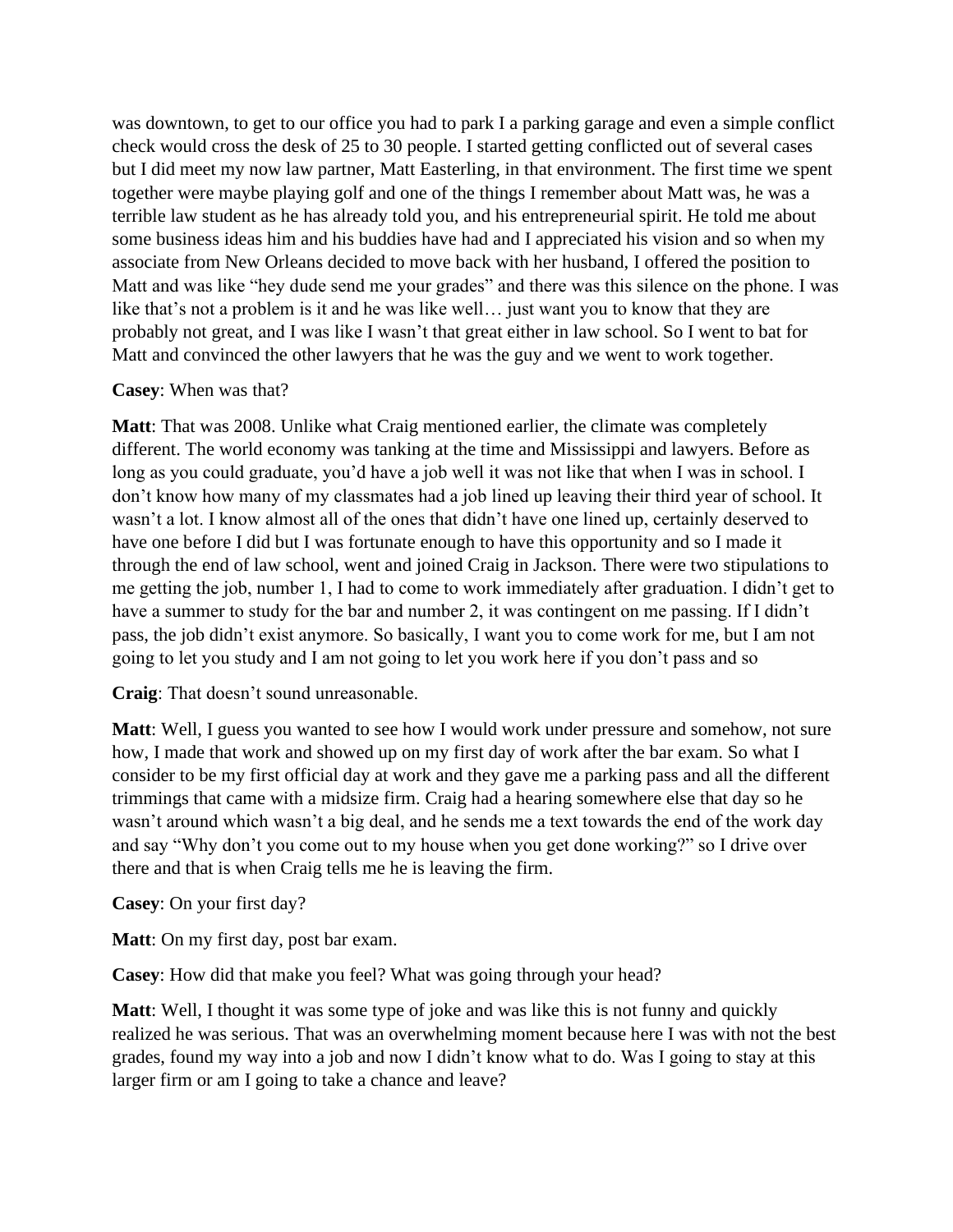**Casey**: So, at that point was Craig inviting you to be an associate?

**Matt**: He did. He invited me to come with him and start on this journey. I wasn't an owner from day one, but I can say even then, it still felt like I was apart of it or helping create it. I obviously did not have the financially skin in the game, but I definitely felt like I was involved in the creation of the firm. Thankful that he included me in that. I called my parents on the way home and they thought I was just leaving the office for my first day and I was like "yeah I think I am going to resign". They thought I was joking and when they realized I was serious, they went through every stage of the grief cycle just in matter of moments and trying to bargain me to stay but I just knew that this was one of those opportunities that doesn't come around that often and if there was going to be a time for me to fall on my face, it is right now. So, I took the leap.

**Craig**: I like to say I took a chance on Matt and Matt took a chance on me and that is what happened. He was involved in every step of the way because he, along with two or three other employees, did resign that day. I had what I like to call my Jerry McGuire moment. It had already been resolved in my mind that long term, it wasn't going to work. I just didn't think it was right for my clients and I didn't think that was going to be the way I could best serve them in that environment and so when I made that decision, I put my check book in my back pocket and folded down my lap top and picked up my goldfish and walked out.

**Matt**: I am the goldfish in that scenario.

**Casey**: Lets stop here for just a second, someone listening right now is wondering where you guys work, and they are looking at challenges and opportunities. What advice would you give them?

**Craig**: My advice would be to leap, and the net will appear. I don't know if that works for every personality type, but I am one of these guys that is fire and ready and that served me well all through out my life but sometimes I just operate through my gut. Every time I had taken a big chance in my life, it didn't always workout the way I had planned it but it has always worked out. My dad was one of the hardest working men I have every known. Unfortunately, I lost him 7 years ago, he would have been 90 in January, he was an electrician. His hobbies were other people's work. He would build things, he had a garden, cows, tractor. My mother modeled hard work. When I mentor younger attorneys, I tell them to hustle. That is really what it comes down to, show up and hustle.

**Casey**: Matt, any advice for someone about to make the leap?

**Matt**: Well, do it. That is the hardest part. I think unfortunately a lot of people spend most of their lives paralyzed by fear, uncertainty, and often times people try to rationalize themselves or plan accordingly or wait because now is not the right time or I need to get my kid through kindergarten or x happens or y happens, and while I a not advocating being reckless, I think people wake up and realize, its 10 years late and the windows are closed. If you spend all your time waiting for the perfect circumstance, life is going to pass you by. Sometimes you just have to go and figure it out.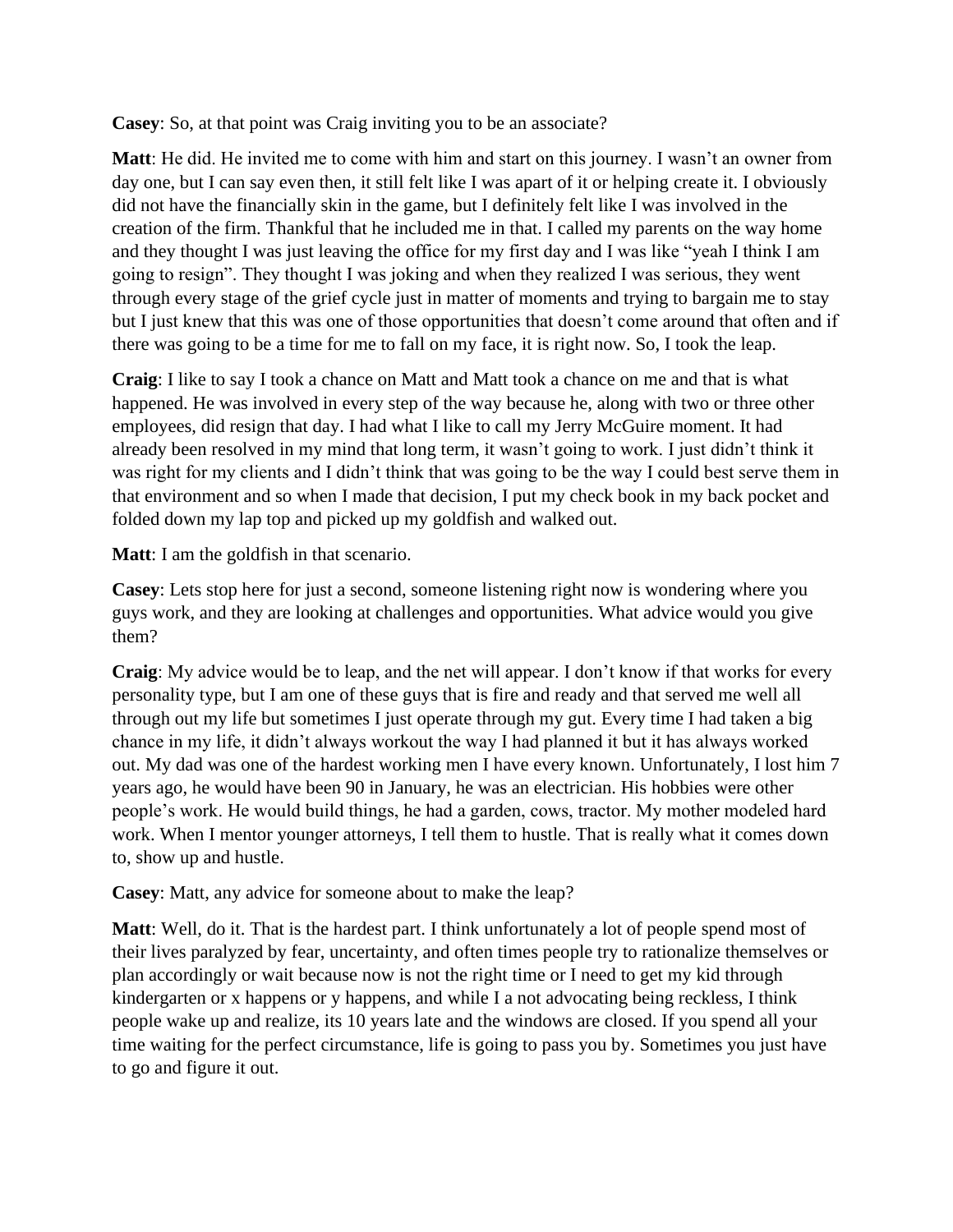**Craig**: Matt was in that situation when we did make the leap to leave the firm, that there wasn't much to lose. Certainly he had a job, and turns out that firm basically fell apart within a few years after that, retrospectively it was the right move but I had a lawyer friend who let us set up shop in a conference room and all of our clients cam with us. Matt was with me as we set up our first bank account and looking for office space, we found a lawyer who had a few empty office spaces and moved in and started doing business. I haven't regretted it one day since.

**Casey**: We want to transition to the more strategic things and what you have done with your marketing and what has led you to where you are today.

**Craig**: Yeah so, like I said all of our clients came with us. We went through a divorce with a firm then it was time to get to work. I have always been very interested in business development and entrepreneurship and that was one of the things, not just his loyalty, but his mind for business, finances and Matt can do arithmetic in his head faster than any person I know so I appreciated his mind for business and I knew he was going to hustle. I knew Randy Easterling, his father, had modeled that for him and my father, Guy Robertson, had modeled that for me. Matt almost is exactly 10 years younger than me and so I knew a lot about practicing family law and Matt had been exposed to a lot of business ideas and concepts and one of the first things we did was creating a new website and we tried to do it differently and creatively for it to look more like an artist website than an attorney website. We wanted it to be content driven, so we created lots of content, blog articles, videos, rich content about family law in MS. We put our nose down and went to work. We really haven't looked back since then. We rebranded the firm to Robertson and Associates and then back in 2017 I asked Matt to marry me.

**Casey**: You did not literally ask him, though right?

**Craig**: I mean yeah man, other than my wife, Rachel, it is Matt. I invited him to be an owner in the business and then rebranded it again to Robertson and Easterling. We have a couple of associates and a great client care coordinator and paralegal, Cassie, who is one of a kind. They literally broke the mold when they made her, and she is street smart and learned the practice of family law and has more empathy in my little finger than I have in my whole body. It takes that to do this job, we do really hard work. We sit with really good people in the most difficult seasons of their life.

**Matt**: From a business owners' perspective, I always felt like Craig and I were in a very difficult market. I knew that he did this work very well and I knew I could do it well if I put my mind to it but there is an old saying, "How do you make a lot of money as a lawyer?" and the answer is get grey hair. For the longest time, one of the biggest predictors of success was you just had to put in all the time and just have the appearance that you are older, and experience equals success. That is a very frustrating thing for a young person because that is not in your control. I can't do anything about how old I am. I think for any business person, we tried to think of ways that we could set ourselves apart. What are things that I can control that I can offer my clients that other people may not have? That is when we started looking into the different digital forums and blog articles and different ways to market our business. I truly feel like in our space, in the state of MS, we have been unique to that. It was all coming at the right time when there was a tipping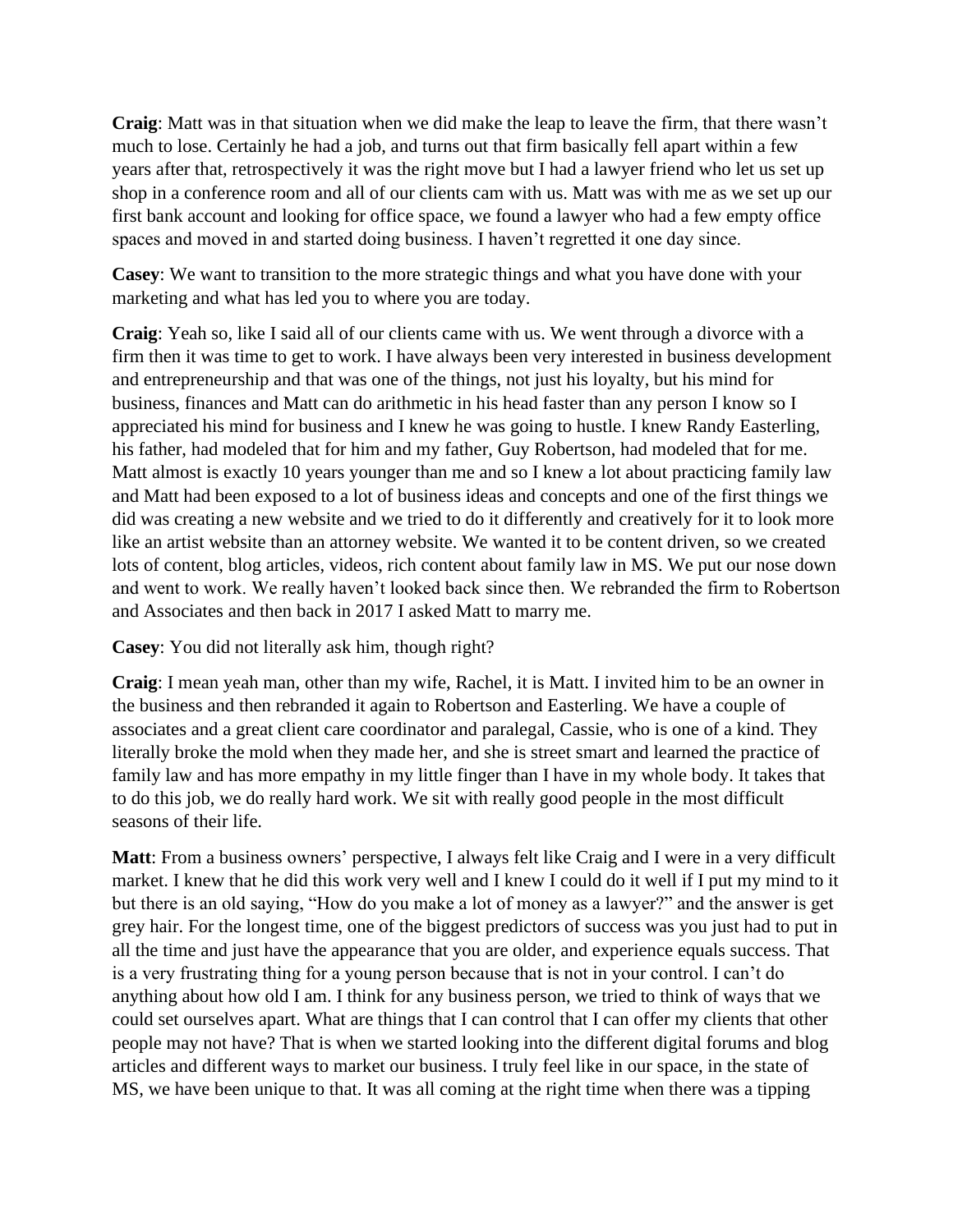point generationally where people Craig and I age, were starting to come of age in their own careers so they were much more digitally minded and look at things on the internet. Before, if something was happening in your marriage you would go talk to someone and sit down with a lawyer. That still happens to this day, but you get that name and the first thing they are going to do is look you up, and so we were sort of on the front end of having that online presence.

**Craig**: Yeah, I don't think there is any question that we were digital pioneers. My mentor was LC James. To this day, I don't think LC has a computer on his desk but that was beyond heard of for a generation Xer like myself and I was able to borrow from LC's reputation. The time that I met LC, he was in his late 50s and was really in the prime time of his career and he had been working at a super high level at his time. So I was able to borrow form his reputation and if I was working with him, I must be talented and it just so happened that my personality was very well suited to be a family law attorney and I think that is what I would tell a young lawyer/ entrepreneur. I would tell him that you've got to get with someone who is doing great work. You have got to see it and be it. Also, subscribe to the idea that you can get really good at something you put 10,000 hours into. That takes about 5 years and so you can do that on day one. You have to show up, hustle, and do the work.

**Casey**: One of the things I have noticed over the years is how certain businesses fit certain personalities very well. How is this a good fit for your personalities?

**Craig**: I am an Enneagram 8. An enneagram 8 is a challenger and to a large degree, we are vulnerability challenged. We don't internalize a lot of emotional energy. Just so happens that that is a great skill set in being a divorce attorney. Also, in a healthy place, I go to an Enneagram 2 which is a helper. I want to reach out and care for the oppressed and seek justice. That's me. In law school I was a good communicator. Your family law attorney needs to be a great communicator and I had an idea for business. I loved business. The people that we represent are professionals and business owners and that skill set fit me well for this line of work. Lastly, I was very interested in psychology and how it works and out of all the different practice areas for attorneys, family law attorneys are truly the counselors.

**Matt**: For me, as far as my personality or skill set, first of all I think that in any business, any personality can find a way to work. Certainly, there are other fits that work better than others. For example, there are some very high-level successful family law attorneys that really don't have much of a conflict-oriented personality. They are able to do things in a very diplomatic way, never heard them raise their voice or say anything ugly and then I know people who are the exact opposite. They both can figure out a way to make that work. I think its figuring out how to tailor your skill set to your particular business and how to help it thrive. Me personally, I enjoy helping people. I am a very compassionate person. I get very offended when I feel like I see people getting taken advantage of or somebody that is being mistreated. I like to tell people I enjoy bullying bullies. I guess at times I can be conflict oriented. I am sure my wife can tell you that I am and anybody that has had to deal with me on any type of intimate level. I also have the personality that I question everything. Its not because I don't trust you, its just my nature, I am going to want to ask you more questions and get as much information as I can.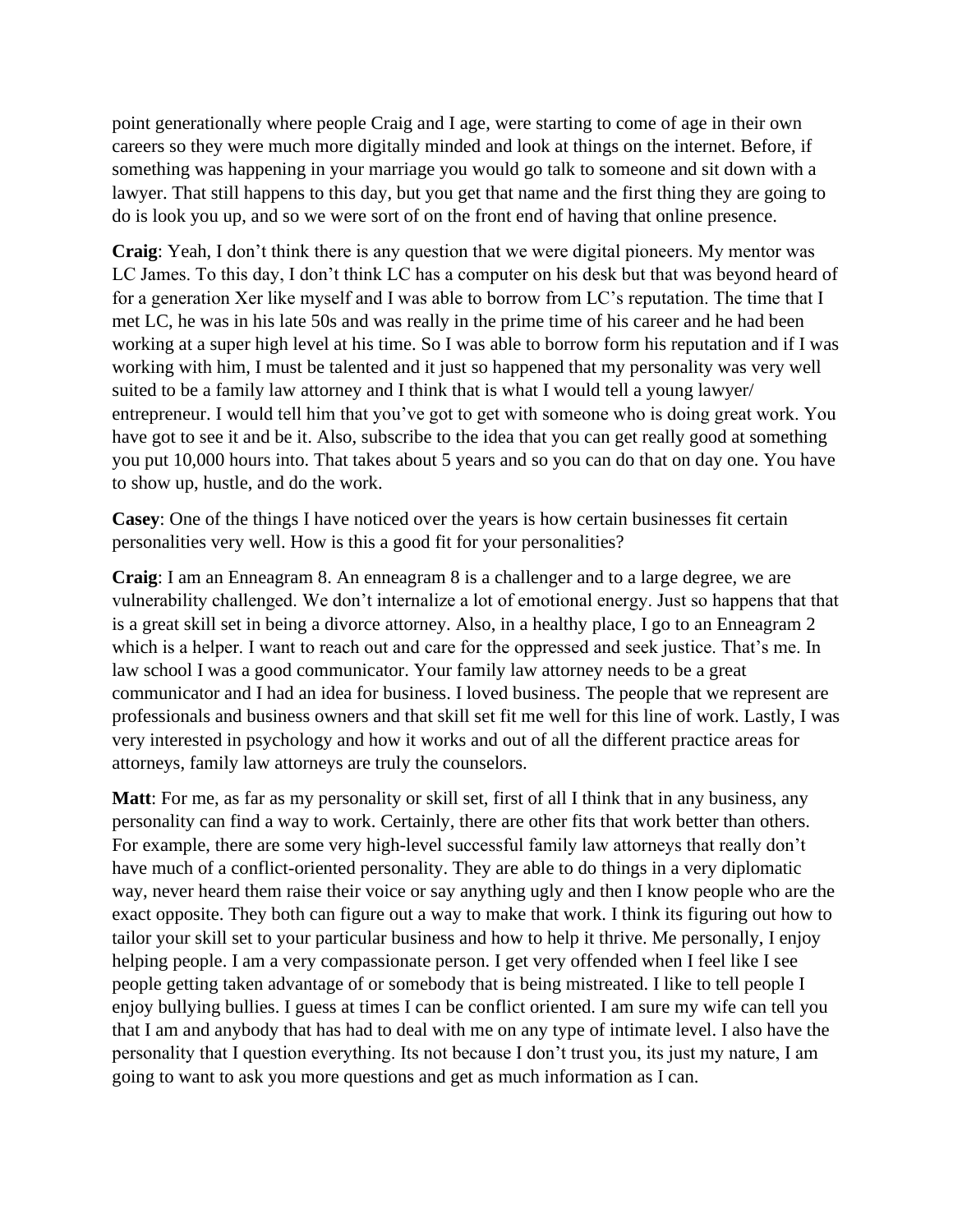**Casey**: If you guys are in front of, I think I stole this question form you Craig, in front of a room with business owners, they are just starting out on their first few years of entrepreneurship, what is the piece of advice that you are going to give them to grow their business?

**Craig**: I think the advice that I would give to that room, would be something I have already said which is hustle. The other thing I would advise them to do is really think in terms of how they are going to differentiate themselves from other businesses. As a family law attorney, the way we do that is taking a more holistic approach to the individual that we sit with. Not every person or story is alike, and we try to take a person where they are, and understand their goals, and try to customize our service to best accommodate them. Specialization was a big part of my early career. We gained specialization and notoriety in the field that we worked in. We took extra classes, and workshops to set ourselves apart. We are laser focused. We don't try to be everything to everybody. We are divorce and family law specialist. We have a boutique family law firm that is small, but it is exactly what our clients need. We represent people who have net worth up to 80 million dollars and we also represent people who are living paycheck to paycheck so we are set up to help a lot of different people in a lot of different walks in life.

**Matt**: Obviously any advice would be that you have to work hard but I do think it is important that as you are working hard, you have to make sure you are understanding the work you are doing you are attempting to do. If you just put your head down you are not paying attention to anything, you are not really seeing the field. If you are not evaluating what your business is doing, then you are probably not going to be working very efficiently. The other thing I would say as things start to grow, you have got to, as a business owner, you can't over value yourself. You have to take care of your employees and treat them right. Figure out what motivates them. I run into a lot of people that just mistreat their employees and then they wonder why their business is never growing. It is just like a revolving door and people are coming in and it is just not going anywhere.

**Craig**: Our story as we have talked about, Matt was committed. The business had to go or he didn't have a job and I involved him. He came and we opened the first bank account together, our credit together, we were sitting in our banker's office together, we looked at our first office together and we just started from there. We found great tools available to us that help us keep track of our productivity. We stop and try to know ourselves. We did a podcast on intimacy and its about knowing and being known so you have to know your business and know how your business operates to know how to be successful. It's not just about money but about time. We can't not be family oriented and be a family law firm. We value the families of our staff and that is super important to us.

**Casey**: Yeah, as we close, what is something that has you excited about the state of Mississippi as it relates to business over the next 3 to 5 years?

**Craig**: I can speak to our business, a lot of the guys who have done great high-end family law work are getting older and so that creates opportunities for us. We have done some new things recently that you guys are a part of. We started podcasts and Matt and I are really enjoying that. It gives us an opportunity to have meaningful conversations with people who have lots to offer